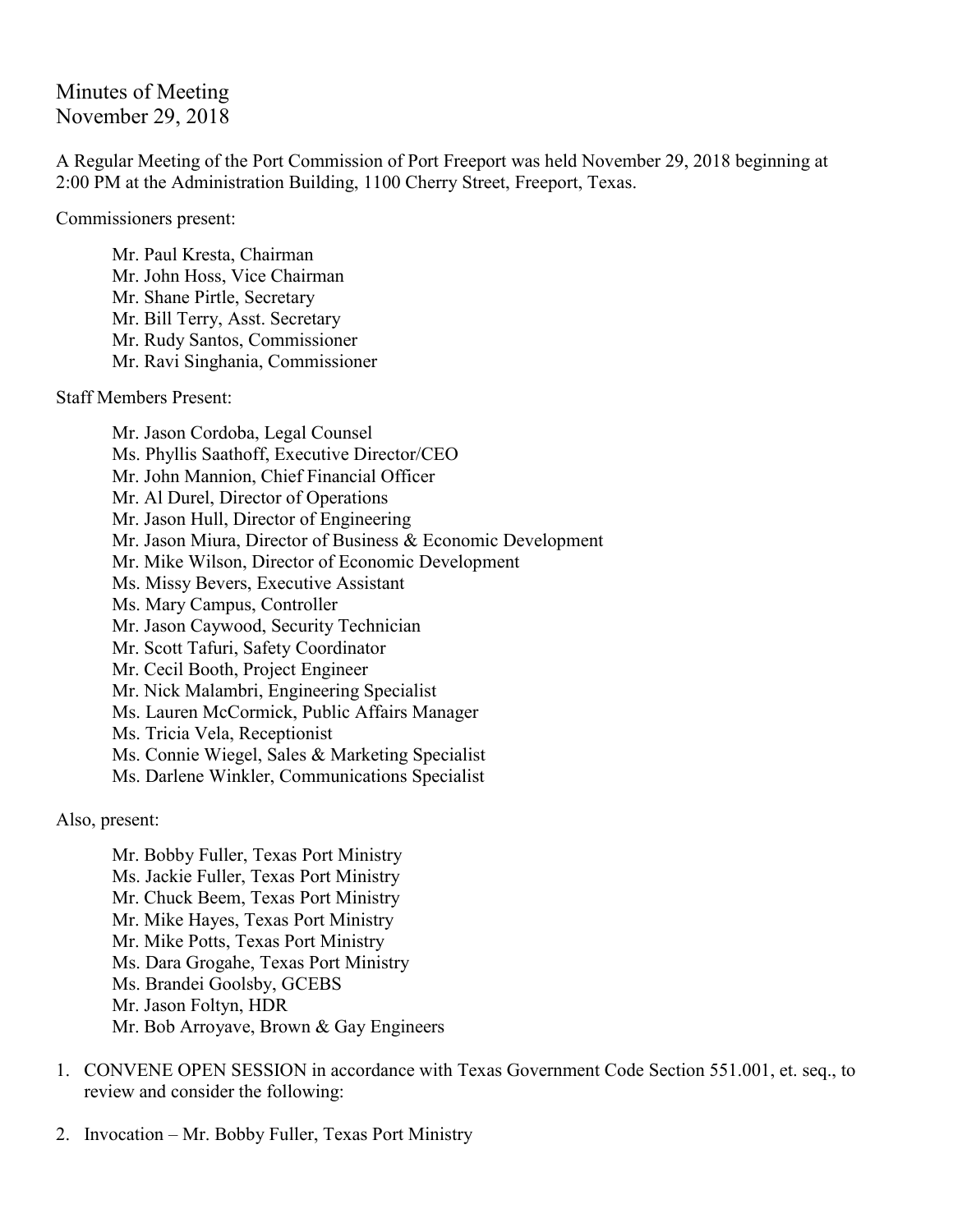- 3. Pledge of Allegiance U.S. Flag  $&$  Texas Flag
- 4. Roll Call Commissioner Kresta noted that all Commissioners were present.
- 5. Safety Briefing Mr. Scott Tafuri, Safety Coordinator
- 6. Approval of minutes from the Regular Meeting held November 8, 2018 and the Special Meeting held November 19, 2018.

A motion was made by Commissioner Pirtle to approve the minutes as presented. The motion was seconded by Commissioner Hoss with all Commissioners present voting in favor of the motion.

- 7. Reports from Executive Staff:
	- A. Receive report from Executive Director/CEO on activities and matters related to administrative affairs. Port tenant updates, USCOE, rail issues, AAPA Committees, leases, contracts, upcoming Port and civic events and other related administrative affairs.

Ms. Saathoff reported the Corps released their 2019 Work Plan before Thanksgiving. Additional funds were added to the work plan for Port Freeport for maintenance dredging. The Port had requested they include additional preliminary engineering and design funds for the Corps for the work on designing Reach 1 of the FHCIP, however, those additional funds were not included. Staff will begin working to get this accomplished in the 2020 Budget and Work Plan. There were other Texas ports that received seed funds for construction work for the Sabine Neches and Cedar Bayou projects. Ms. Saathoff attended the Fort Bend County Legislative Conference held November 15 and had the opportunity to meet the newly elected officials in Fort Bend County. Friday morning, the Fort Bend County Judge elect will make his first visit to the Port to meet with staff.

B. Receive report from Chief Financial Officer on monthly activity and matters related to financial results, investments, insurance, leases, real property matters and other related administrative affairs.

Mr. Mannion updated the Board with a brief presentation on year-end financial results.

C. Receive report from Director of Engineering on activities and matters related to Freeport Harbor Federal Channel, capital projects, Hydrographic Report and other related facility engineering matters.

Mr. Hull reported the Corps currently has the Coastal Texas Protection and Restoration Study out for comment. Comments are due before January 9, 2019. He shared drawings of the two plans out for comment as well as the plans for Brazoria County. He also shared pictures of the inner harbor from the ship simulation that is nearing completion as well as a current photo of the Parcel 14 Rail Project, and a completed swap house ready for move in. Mr. Hull stated that dredge material placement 85 report is complete, and the material is suitable for beneficial use.

D. Receive report from Director of Operations on activities and matters related to operations, vessel activity, tonnage and other related port operation matters.

Mr. Durel presented the October tonnage report stating it was a very strong start to the fiscal year with Tenaris bringing 49,000 tons (two ships). CMA has been added to the report to track their tonnage,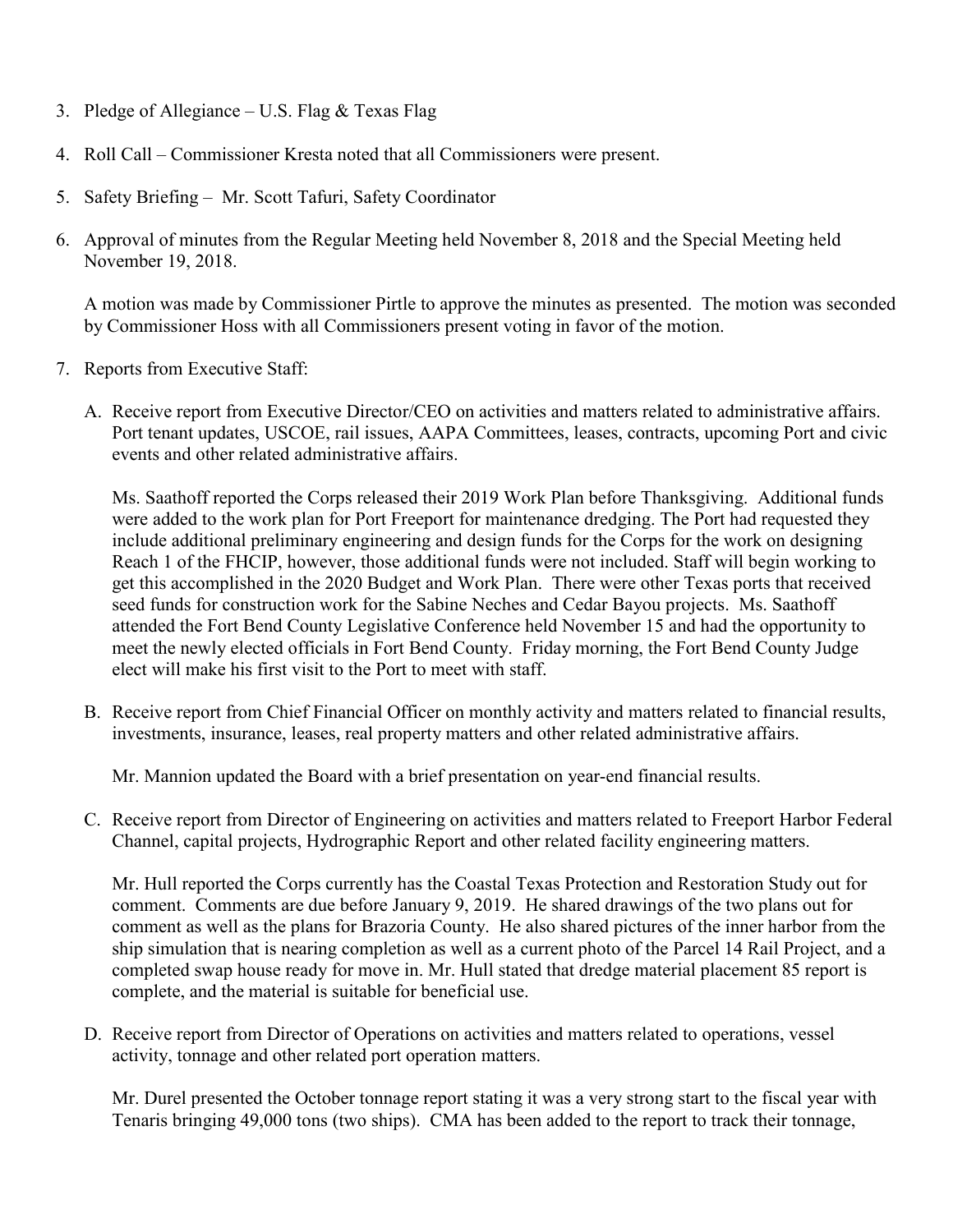number of ships and containers. He also shared a series of photos of a container turn time adding that it takes 25 minutes, 45 seconds from beginning to end for a turnaround.

E. Receive report from Director of Protective Services on matters related to safety meetings/injury report, security meetings, EMS update and other related safety, security and environmental matters.

In Mr. Hogan's absence, Mr. Tafuri reported on safety incidents for the month of October. Staff continues to work with tenants to mitigate incidents.

F. Receive report from Director of Business & Economic Development on activities and matters related to industry meetings, sales reports, advertising, web activity, Foreign-Trade Zone and other ocean transportation related matters.

Mr. Miura submitted a written report and had no additional comments.

- 8. Receive report from Commissioners on matters related to:
	- A. November 8 & 29 Finance Advisory Committee Commissioner Singhania reported the committee discussed the MEGlobal and Freeport LNG tax abatements November 8. The committee received the quarterly investment update as well as a report from Kennemer, Masters & Lunsford on the audit. Phillips 66 tax abatement was also discussed. The executive session item for G&H Towing was discussed and will be deferred until January for approval.
	- B. November 8 & 29 Operations/Safety/Security Advisory Committee Commissioner Pirtle reported the committee discussed the Hazard Mitigation Plan November 8. Revisions to the safety program and proposed modifications to the tariff were discussed in committee today.
	- C. November 8 & 29 Personnel Advisory Committee Commissioner Hoss reported the committee discussed proposals for renewal of health, vision and dental insurance November 8, which is included on today's agenda for approval. Also discussed were revisions to the Port's travel policy. The revised policy was approved November 8. Revisions to policy 2.4 were reviewed which covers the employment and staff for the Executive Director/CEO. This policy is on the agenda for approval today. Also discussed was a schedule to review all port policies throughout the year in 2019. The committee deferred the item regarding a contribution to the retirement plan for discussion with the full Board later on the agenda. The executive session item was recessed for further discussion should time permit.
	- D. November 8 & 29 Strategic Planning Advisory Committee On November 8, Commissioner Terry reported the committee discussed the administration building observation deck waterproofing project which is on the agenda for approval today. Due to time constraints, the committee deferred all items from today's committee meeting to full Board discussion, as they are included on the agenda for approval.
	- E. Meetings and conferences attended, Port presentations and other related Port Commission matters.

Commissioner Santos reported attending the November 13 CAP Meeting. Commissioner Kresta noted a timeline Ms. Saathoff presented at the CAP meeting for the Freeport Harbor Channel Improvement Project. Ms. Saathoff shared the timeline stating it would be updated as milestones are reached and noted it is published on the Port's website.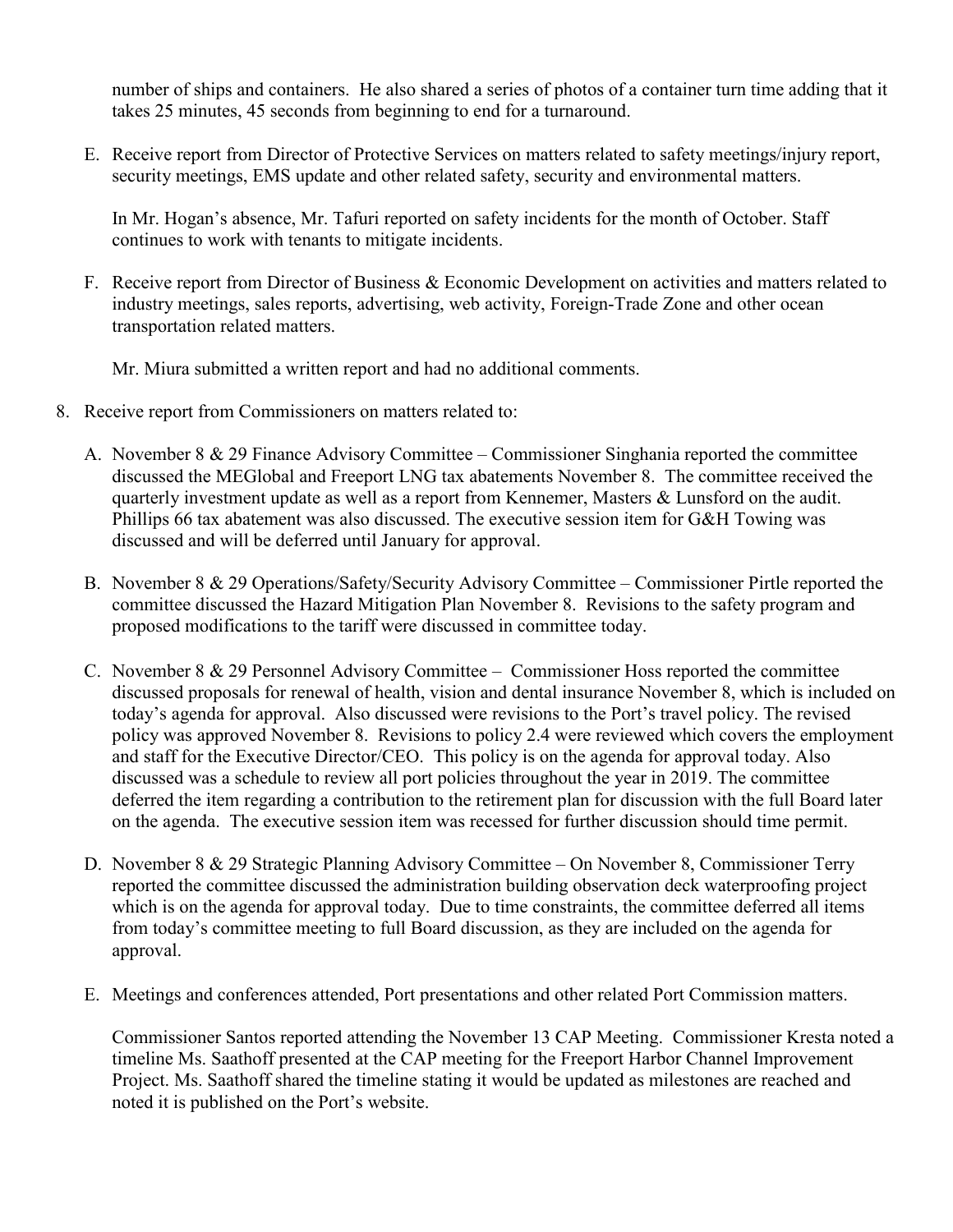Commissioner Pirtle reported also attending the CAP Meeting as well as the Rotary's 65<sup>th</sup> Anniversary Celebration November 27.

In addition to attending Chamber functions, Commissioner Singhania also attended the Brazoria-Fort Bend Rail District public meeting held in Rosenberg November 14.

9. Receive update from staff regarding Brazoria-Fort Bend Rail District meeting and the Brazoria-Fort Bend Nexus Project Group.

Ms. Saathoff stated the Nexus Group has not met.

Mr. Miura stated he attended the public meeting in Rosenberg. He added the Rail District will not meet in December. Meetings will resume January 18, 2019 in Richmond.

- 10. Public Comment There were no public comments.
- 11. Approval of financial reports presented for the period ending September 30, 2018.

A motion was made by Commissioner Singhania to approve the reports as presented by staff. The motion was seconded by Commissioner Terry with all Commissioners present voting in favor of the motion.

12. Presentation of check to Texas Port Ministry from proceeds of Port Freeport Golf Tournament.

Ms. Saathoff stated that October 22, the Port hosted its annual golf tournament benefitting Texas Port Ministry. All flights were filled with 36 teams playing at this event, and because of the golfers and additional sponsorships from the community, ta record net total of \$52,880 was raised. This exceeded last year's amount by \$9,380. Mr. Bobby Fuller addressed members of the Board, Port employees and sponsors to thank them for their efforts and success of this tournament. Ms. Saathoff stated that as the activity in the port increases, so does the need for the services provided by Texas Port Ministry to seafarers and truckers. It is good that more funds have been raised to support that increased need.

13. Approval of contract with Restocon Corp., in the amount of \$44,944.00, for the Administration Building (Observation Deck) Waterproofing Project.

Mr. Hull stated this project was discussed in committee November 9. One bid was submitted by Restocon Corp. in the amount of \$44,944.00. The project involves resurfacing the observation deck as well as sealing penetration leaks, power outlets and windows. The Board inquired about a warranty from Restocon for the work to be done. At the time of the meeting, staff could not confirm the warranty for the job.

After discussing the project, contractor and warranty on the work, a motion was made by Commissioner Terry to approve the contract with confirmation a minimum of a 1-year warranty is included with the job. The motion was seconded by Commissioner Santos with all Commissioners present voting in favor of the motion.

14. Approval of Change Order No. 2 with Vernor Material & Equipment for the Velasco Terminal, Backland Area 5 Stabilization Project, for an amount not to exceed \$4,772.66.

This item was tabled.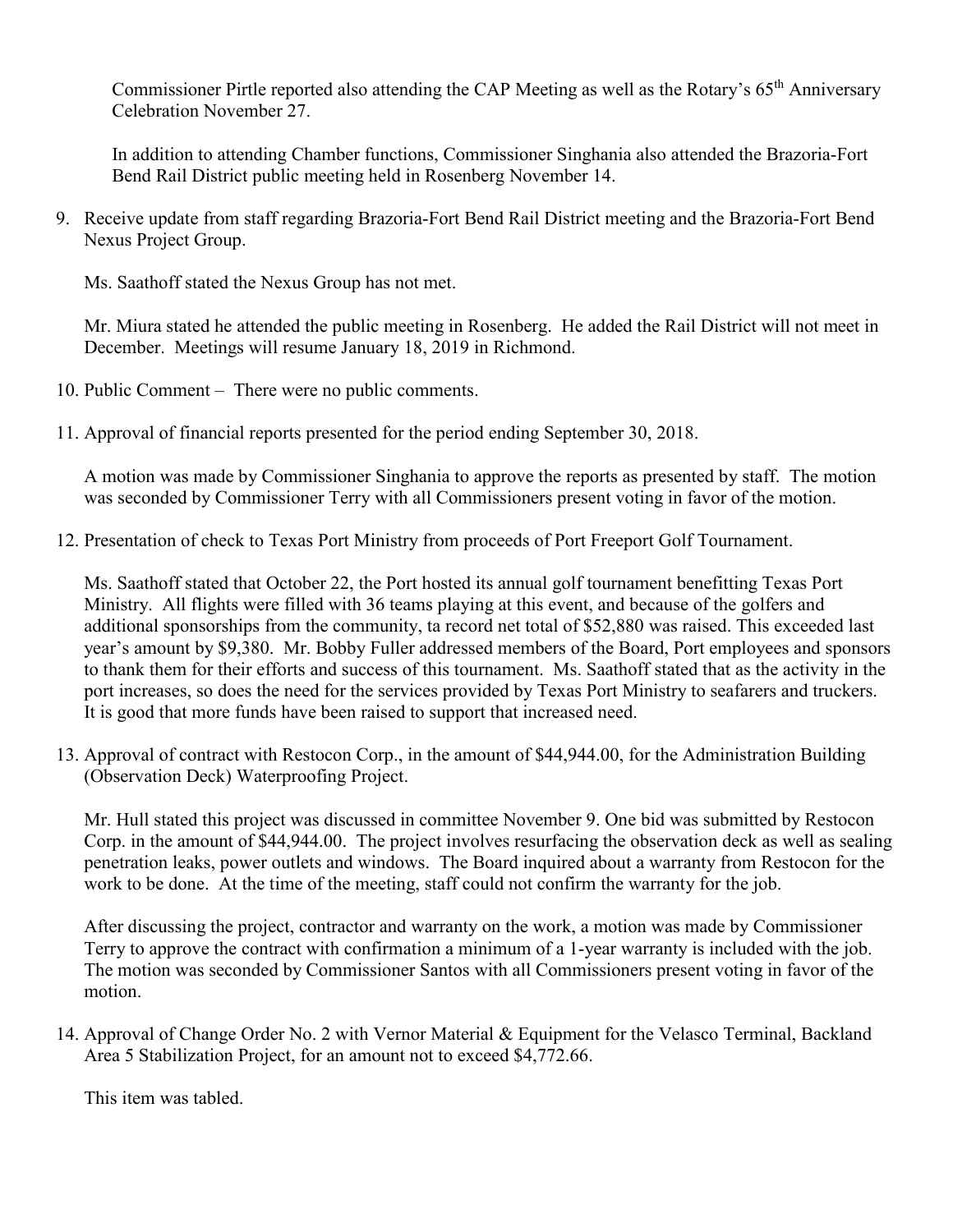15. Approval of Change Order No. 1 with AAA Asphalt Paving, Inc. for the Port Road Repairs Contract No. 17-09 in order to construct Backland Area 5 Access Road Improvement, for an amount not to exceed \$121,000.00.

Mr. Hull stated that this contract change order is to build an asphalt road from Velasco Terminal to Backland Area 5 limestone area. Staff recommends approval.

A motion was made by Commissioner Pirtle to approve the change order. The motion was seconded by Commissioner Hoss with all Commissioners present voting in favor of the motion.

16. Approval to make payment to CenterPoint for Parcel 14 Rail Development Project for new electrical services and modifications, for an amount not to exceed \$123,427.00.

Mr. Hull stated this involves several payments to CenterPoint for Facilities Extension Agreements (FEA) that include new electrical services or modifications to existing power lines. CenterPoint has requested separate checks for each agreement. Legal counsel has reviewed the documents and staff recommends approval of execution of the agreements and payments totaling \$123,427.00.

A motion was made by Commissioner Singhania to approve the payment. The motion was seconded by Commissioner Santos with all Commissioners present voting in favor of the motion.

17. Approval of a Professional Services Agreement with Moffatt & Nichol in the amount of \$72,100.00 for the Underwater Inspection of Docks 1, 2, 3, 5 and 7.

Mr. Hull stated this is the bi-annual underwater inspection for the berths. Staff has reviewed the agreement, finds the fee to be acceptable and recommends approval.

A motion was made by Commissioner Hoss to approve the agreement. The motion was seconded by Commissioner Terry with all Commissioners present voting in favor of the motion.

18. Approval of a renewal of Port Freeport employee health, dental and vision insurance.

Mr. Mannion stated that before the Board is the renewal for the Port's health, dental and vision insurance for 2019. Twelve options were submitted between three different carriers. Blue Cross Blue Shield proposed a similar structure as the existing plan with a change in the out-of-pocket max for out of network. The premium increase is 6.1% which is within the budget. Staff recommends renewing with Blue Cross Blue Shield and proposes maintaining the current cost-share as budgeted between the Port and employees. The dental and vision proposals yielded four options with four different carriers. The Port's existing carrier, Principal, submitted a renewal plan with a 2% reduction in premium. Staff's recommendation is to renew with Principal and maintain existing cost-share as budgeted.

A motion was made by Commissioner Terry to approve the renewal as recommended by staff. The motion was seconded by Commissioner Hoss with all Commissioners present voting in favor of the motion.

19. Approval of a Resolution authorizing a contribution to the Port Freeport Retirement Plan.

Mr. Mannion stated the Board is requesting its annual contribution to the Port Freeport Retirement Plan. Since its inception, the Board has approved a 6% contribution of wages to be made in January 2019. The resolution before the Board is worded for the same contribution of 6%. Commissioner Hoss reminded the Board this annual contribution is set with the amount based on the health and well-being of the Port and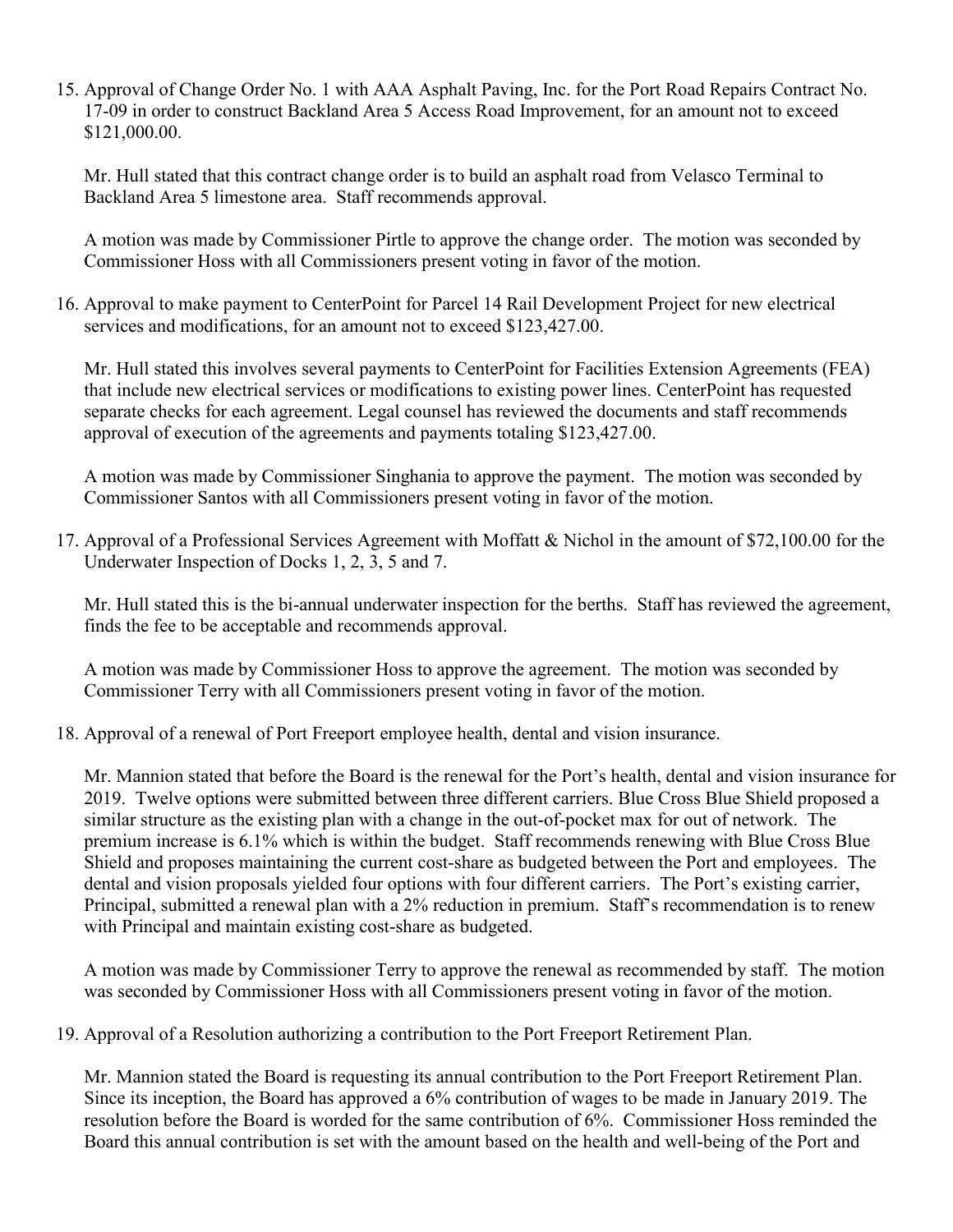what has been done for the year and asks the Board to consider this when setting the amount. Commissioner Singhania stated that normally the percentage does not change unless a significant event has occurred. Commissioner Kresta questioned whether a plan should be developed to review the Port's performance (safety, profit, recordables, etc.) to determine contribution. Commissioner Pirtle noted this plan is focused on profit and not anything else.

After further discussion, a motion was made by Commissioner Santos to approve a 6% contribution of wages to the retirement plan. The motion was seconded by Commissioner Singhania with all Commissioners present voting in favor of the motion.

20. Approval of Port Policy 2.4 – Executive Director/CEO.

Mr. Mannion stated this policy was discussed with the Personnel Committee on November 8 with proposed changes to include updating job titles for the Executive Director's direct reports. Staff recommends approval.

A motion was made by Commissioner Hoss to approve the policy. The motion was seconded by Commissioner Pirtle with all Commissioners present voting in favor of the motion.

21. Discuss and consider setting the 2019 Port Commission meeting dates.

Commissioner Kresta stated the proposed meeting dates for 2019 were distributed at the last meeting asking for any comments and noted the meeting will begin at 1:00 pm.

A motion was made by Commissioner Pirtle to approve the schedule. The motion was seconded by Commissioner Hoss with all Commissioners present voting in favor of the motion.

22. Discuss and consider setting date to conduct Board Workshop.

Ms. Saathoff asked to the Board to consider January 17 and January 31 for a potential workshop. After checking calendars, the Board looked for dates available in February.

A motion was made by Commissioner Pirtle to set February 7, 2019 as the date to hold Board workshop. The motion was seconded by Commissioner Santos with all Commissioners present voting in favor of the motion.

- 23. EXECUTIVE SESSION in accordance with Subchapter D of the Open Meetings Act, Texas Government Code Section 551.001, et. seq., to review and consider the following:
	- A. Under authority of Section 551.071 (Consultation with Attorney) for discussion regarding:
		- 1. Consultation with attorney to discuss potential litigation.
		- 2. Consultation with attorney to discuss potential litigation.
		- 3. Consultation with attorney and discussion regarding Special District Local Laws Code Title 5 Transportation, Subtitle A Navigation District Port Authorities, Chapter 5002 Subchapter A.
		- 4. Consultation with attorney regarding legal matters arising out of:
			- a. Texas Water Code, Chapters 60, 62, and 63
			- b. Texas Government Code: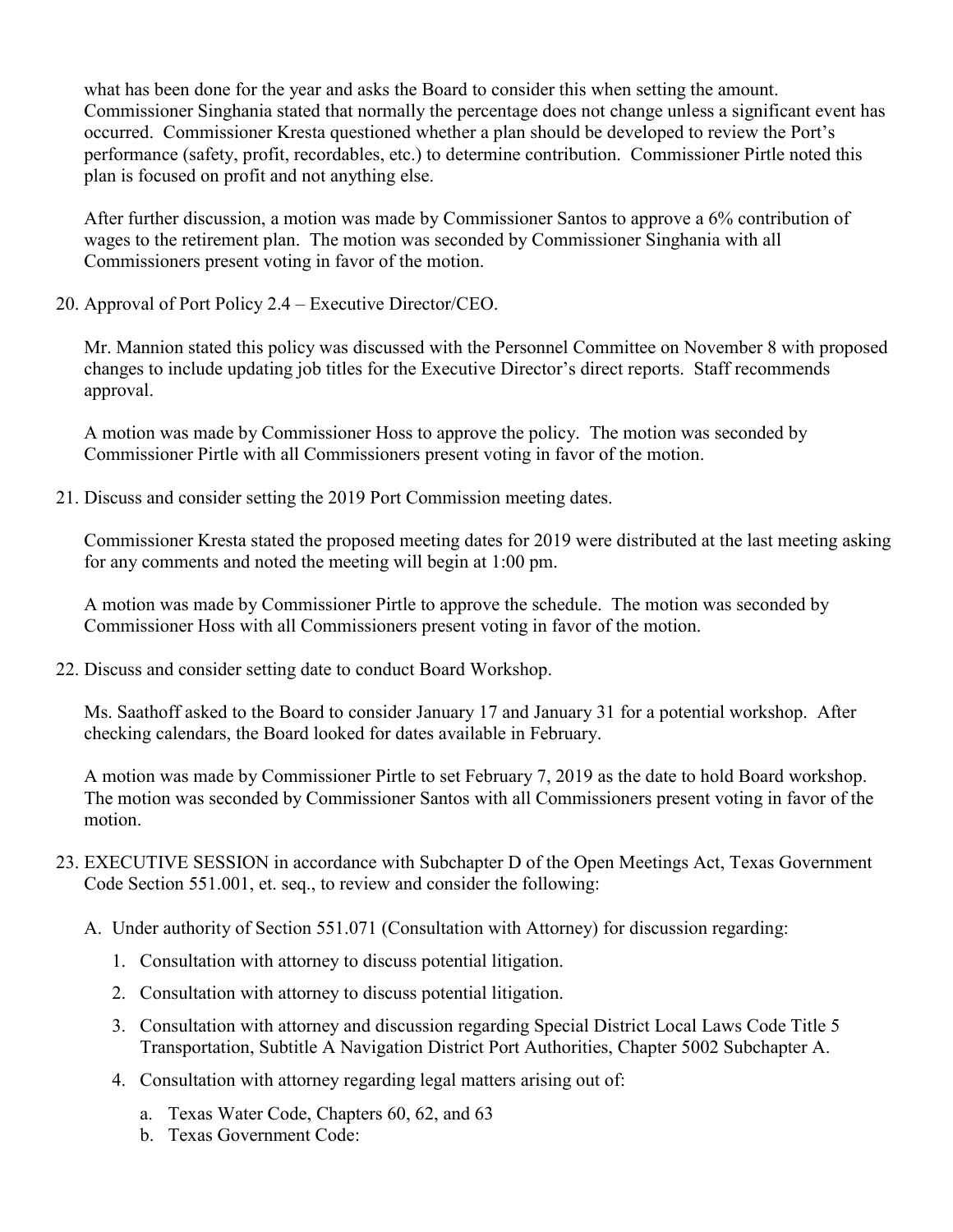- Chapter 551, Subchapter D
- Chapter 552, Subchapter A
- Title 5, Subtitle A, Chapter 553
- Title 4, Subtitle B, Chapter 418
- c. Transportation Code, Section 222.005
- d. Title 6, Civil Practice and Remedies Code
- B. Under authority of Section 551.071 (Consultation with Attorney) and 551.072 (Deliberation of Real Property Matters) for discussion regarding:
	- 1. Consultation with attorney the terms and conditions of the Lease Agreement between Port Freeport and G&H Towing.
- C. Under authority of Section 551.072 (Deliberation of Real Property Matters) for discussion regarding:
	- 1. The potential exchange, lease, or value of real property located at Port Freeport, including but not limited to Parcels 7, 8, 10, 26 and 37.
	- 2. The potential purchase, exchange, lease or value of real property located at Port Freeport, including but not limited to the real property located at and contiguous to Berths 1, 2, 5 and 7.
	- 3. Discussion regarding the potential exchange, lease or value of real property located in Freeport, Texas, including but not limited to the area known as the East End of Freeport and bordered by the following streets: FM 1495; East 2<sup>nd</sup> Street; Terminal Street and East 8<sup>th</sup> Street in Freeport, Texas.
	- 4. The potential exchange, lease, or value of real property located at Port Freeport, including but not limited to Parcels 4, 5, 6, 9, 14, 19, 27, 31, 34, 35 and 38.
- D. Under authority of Section 551.076 (Deliberation of Security Matters) for discussion regarding:
	- 1. Discussion regarding issues related to the deployment, or specific occasions for implementation of security personnel or devices or security audit and services.
- E. Under authority of Section 551.074 (Deliberation of Personnel Matters) for discussion regarding:
	- 2. Deliberation regarding the appointment, employment, evaluation, reassignment, duties of a public officer or employee, including but not limited to: Executive Port Director/CEO, Chief Financial Officer, Director of Operations, Operations Manager, Director of Engineering, Director of Protective Services, Director of Economic Development and Director of Business & Economic Development.
- 24. RECONVENE OPEN SESSION to review and consider the following:
- 25. Discuss and consider Resolution authorizing Executive Director/CEO to advocate for the Texas Ports Association sponsored and proposed legislative changes for the upcoming  $86<sup>th</sup>$  session of the Texas Legislature.

Ms. Saathoff stated the set of potential legislation presented is to be filed in the upcoming state legislative session. The legislation has been reviewed by staff and legal counsel and found to be acceptable pieces of legislation the Port supports. Ms. Saathoff did indicate one piece that Port may want to stay neutral with the legislation regarding audits. Commissioner Hoss inquired how staff would go about advocating. Ms. Saathoff stated that most of the time staff will share the information with legislators, however the TPA President will also occasionally be asked to testify on legislation at committee hearings. Port Freeport could